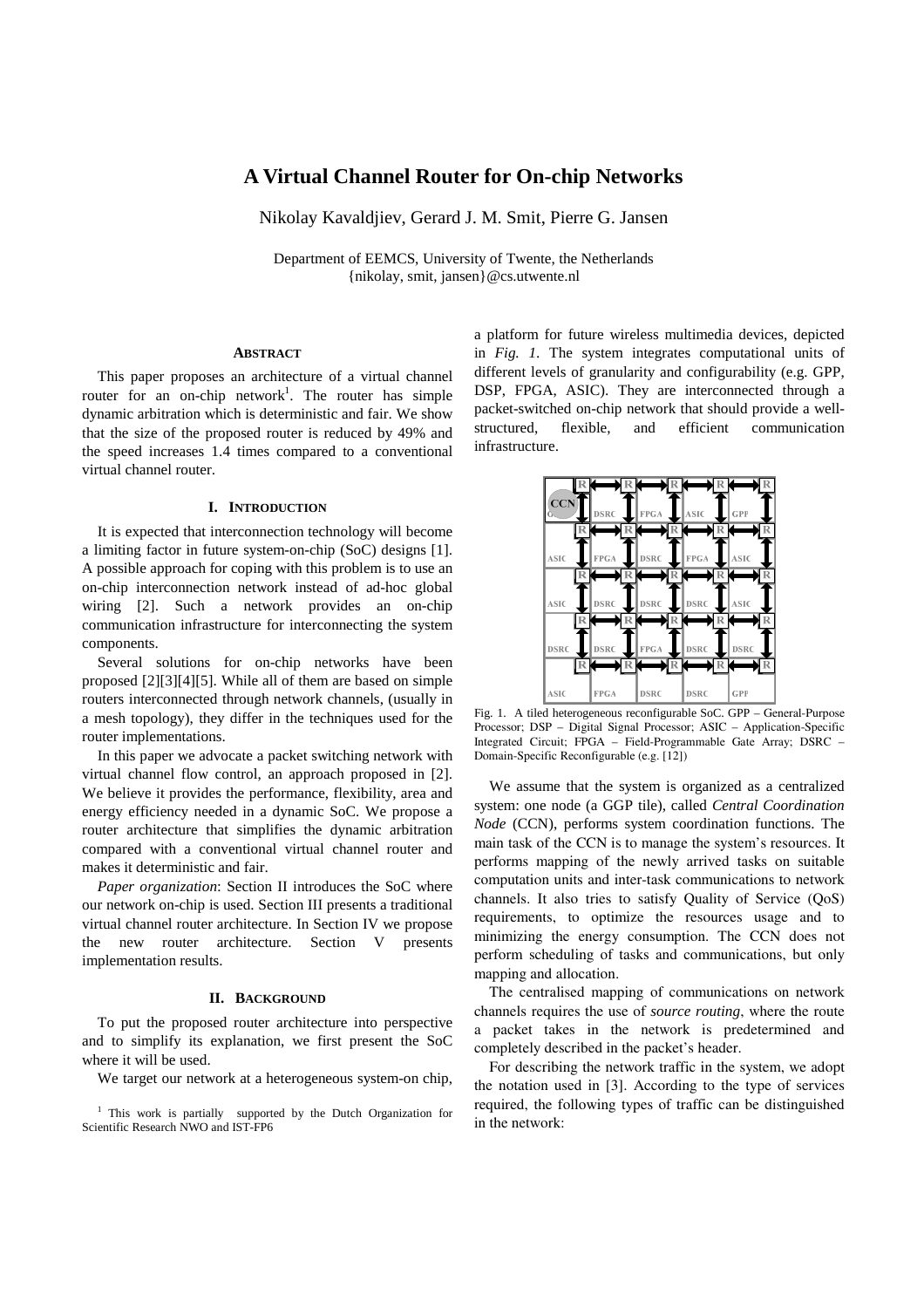- *GT (guaranteed throughput)* – this is the part of the traffic for which the network has to give real-time guarantees (i.e. guaranteed bandwidth, bounded latency).

- *BE (best effort)* – this is the part of the traffic for which the network guarantees only fairness but does not give any bandwidth and timing guarantees.

Furthermore we assume that the traffic in a multimedia terminal is often stream based. This means that for a long period of time subsequent data items of a stream follow the same route.

# **III. WORMHOLE ROUTING WITH VIRTUAL-CHANNEL FLOW CONTROL**

Wormhole routing with virtual channel flow control is a well-known technique from the domain of multiprocessor networks [6]. It allows minimization of the size of the router's buffers - a significant source of area and energy overhead [3][7], while providing flexibility and good channel utilization.

A general structure of a wormhole router with virtual channel flow control is depicted in *Fig. 2*. In this example the router has 5 input/output ports: 4 for connection with the neighbour routers and one for connection with the local node. At each input port the virtual channels (VCs), 4 in this case, are demultiplexed and buffered in FIFOs. Status information is kept for each of them. After the FIFOs they are multiplexed again on a single channel which goes to a crossbar. The operation of the router is controlled by an arbitration unit (AU). It determines on a cycle-by-cycle basis, which virtual channels may advance.



Fig. 2. General structure of a virtual channel router with 5 ports and 4 virtual channels.

During the operation of the router a VC can be in one of

the following states: *idle* – the VC is not used at the moment; *busy* – there is a packet using the VC; *empty* – busy VC with empty FIFO; *ready* – busy VC with nonempty FIFO.

After initialization all VCs are in the *idle* state. When a new packet arrives on a certain VC, the state of this VC is changed to *busy*. In order to start forwarding of the newly arrived packet the router needs the following information:

*output port*  $(p)$  – number of the output port the packet has to go

*output VC*  $(v)$  – number of the VC of the *output port* the packet has to be sent on.

In the sequel we refer to these values as *p* and *v* respectively.

Since we use source routing (see Section II), the values for *p* and *v* are obtained from the packet's header. Each packet consists of a multi-flit header followed by data flits and terminated by a tail flit. For each router the packet passes there is one corresponding header flit. The header flit contains three fields: a value for *v*, a value for *p* and *id* (the function of the last one will be explained later). Every router examines the first header flit, extracts the values for *p*, *v* and *id* from it, stores them as state information for the corresponding input VC and then removes the flit from the packet. The values for *p*, *v* and *id* are the address information a tile in the system needs in order to send a message on the network. They are generated by the CCN during the task mapping stage and provided to the source tile at the tile configuration stage.

After the router has obtained values for *p* and *v* it can start forwarding the packet. The packet's VC starts competing for a crossbar connection to the output port *p*. The competition is governed by the AU. Each cycle the AU decides which of the *ready* input VCs may advance.

The main task of the arbitration unit is to solve the following possible conflicts between VCs:

- *conflicts at the inputs* – at each cycle only one VC can advance from an input port

- *conflicts at the outputs* – at each cycle an output port can accept data from one input VC only.

The arbitration has to be fair and give equal chances to all competing VCs. It also has to aim at maximal utilization of the output channels to obtain a high network throughput. These last two requirements are contradicting as for many traffic patterns maximal throughput can only be achieved if fairness is sacrificed. Moreover, to allow handling of the GT traffic the arbitration has to be deterministic.

In our first implementation of the virtual channel router we used the general structure presented in *Fig. 2* and a SLIP arbiter [10]. The SLIP arbiter is fair, has good performance, but is nondeterministic and so cannot handle the GT traffic.

In the next section we propose an architecture which overcomes this problem. It is smaller in size, has fair deterministic arbitration and high throughput.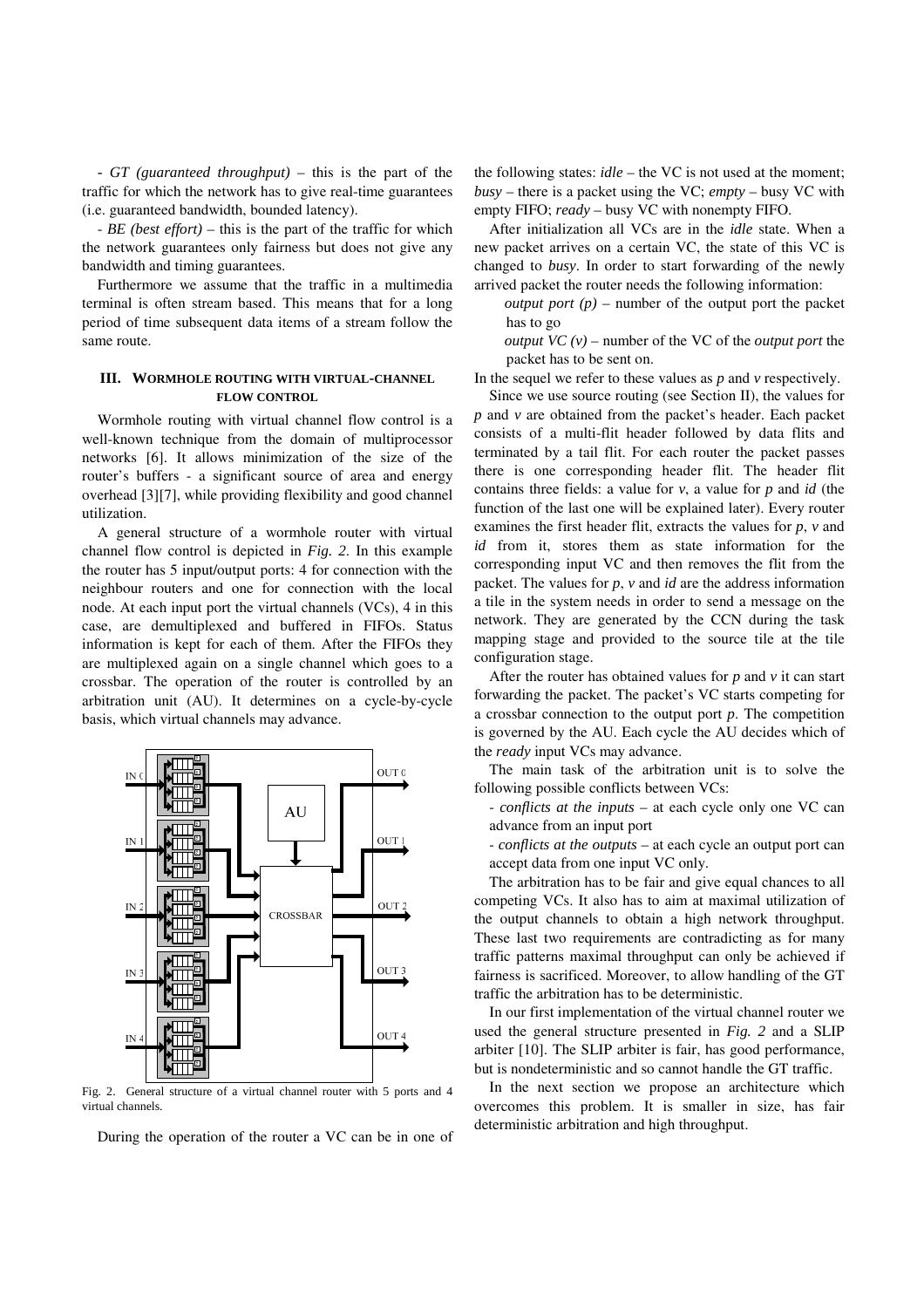#### **IV. PROPOSED ROUTER ARCHITECTURE**

The proposed architecture is shown in *Fig. 4*. It differs from the traditional one in that the VCs are not multiplexed after the FIFOs in each input block, but connected directly to the crossbar. The multiplexers for the request and acknowledge signals are also integrated in the crossbar.

Since there are no *conflicts at the inputs* anymore, the AU can be reduced to a small round robin arbiter (RRA) [11] for each output port. The arbitration is deterministic and fair. We can give an upper bound for the latency a packet experiences when passing through the router. Since the arbitration is based on round robin arbiters without any dependencies between them, each VC, if *ready*, is served every 4-th cycle and thus receives at least ¼ of the channel bandwidth (this in a case of 4 VCs per port). Because there are conflicts only at the out ports, this router can achieve a throughput of an output queued switch (100%) [13].



Fig. 4. A virtual channel router with simplified arbitration.

The crossbar is asymmetric and larger than before. If *N* is the number of router's ports and *V* is the number of VCs per port, then we need a crossbar of size *(V×N)×N*. We see that this solution is not efficient for routers with large number of ports (or VCs), but since on-chip networks will most probably use two-dimensional topologies we expect the routers to have N=5 ports.

The request/acknowledge multiplexers are uniformly distributed in the crossbar. Each cross point of the crossbar, together with the 3-state drivers, contains a simple decoding/multiplexing circuit.

A simplified cross point is shown in *Fig. 5*. The function of the circuits presented there is to multiplex the request/acknowledge signals between the input VC and the desired output VC. One comparator recognises if this is the cross point to the destination output port  $(p=P)$ . If so, the arbitration request, *REQ*, is demultiplexed to the destination output request line. All the requests to an output VC are collected by an OR chain spanning along the crossbar column. Finally, the requests to all VCs (*Req\_0, Req\_1, Req\_2, Req\_3*) are sent to the arbiter (RRA) of that port.

The RRA arbitrates only between those output VCs for which a request is sent and for which there is free buffer space in the next router. Whether there is free buffer space for each VC is indicated by the signals *Rdy\_0*, *Rdy\_1*, *Rdy\_2*, and *Rdy\_3* coming from the next router. Every cycle the RRA issues the number of the granted output VC (*Vc\_ack*) which spans back along the crossbar column. In the cross point a comparator recognizes whether the requested output VC is granted and if so, enables the 3-state driver and sends an acknowledge signal, *ACK*, to the input VC (again through an OR chain).



Fig. 5. Request/acknowledge multiplexing circuits in a crossbar's cross point.

The mechanisms described above works properly if only one input VC uses a certain output VC. The CCN can provide that condition. If the CCN guarantees for a network connection that it is the only user of the VCs it traverses, then the packets of this connection will always find the VCs free. Hence they can immediately attain them without experiencing any latency. Since the router arbitration is deterministic, after the packet has attained a VC we can give an upper bound for the latency. If *L* is the length of the packet in flits and *V* is the number of VCs per port, then the number of cycles, *T,* it takes for the packet to traverse the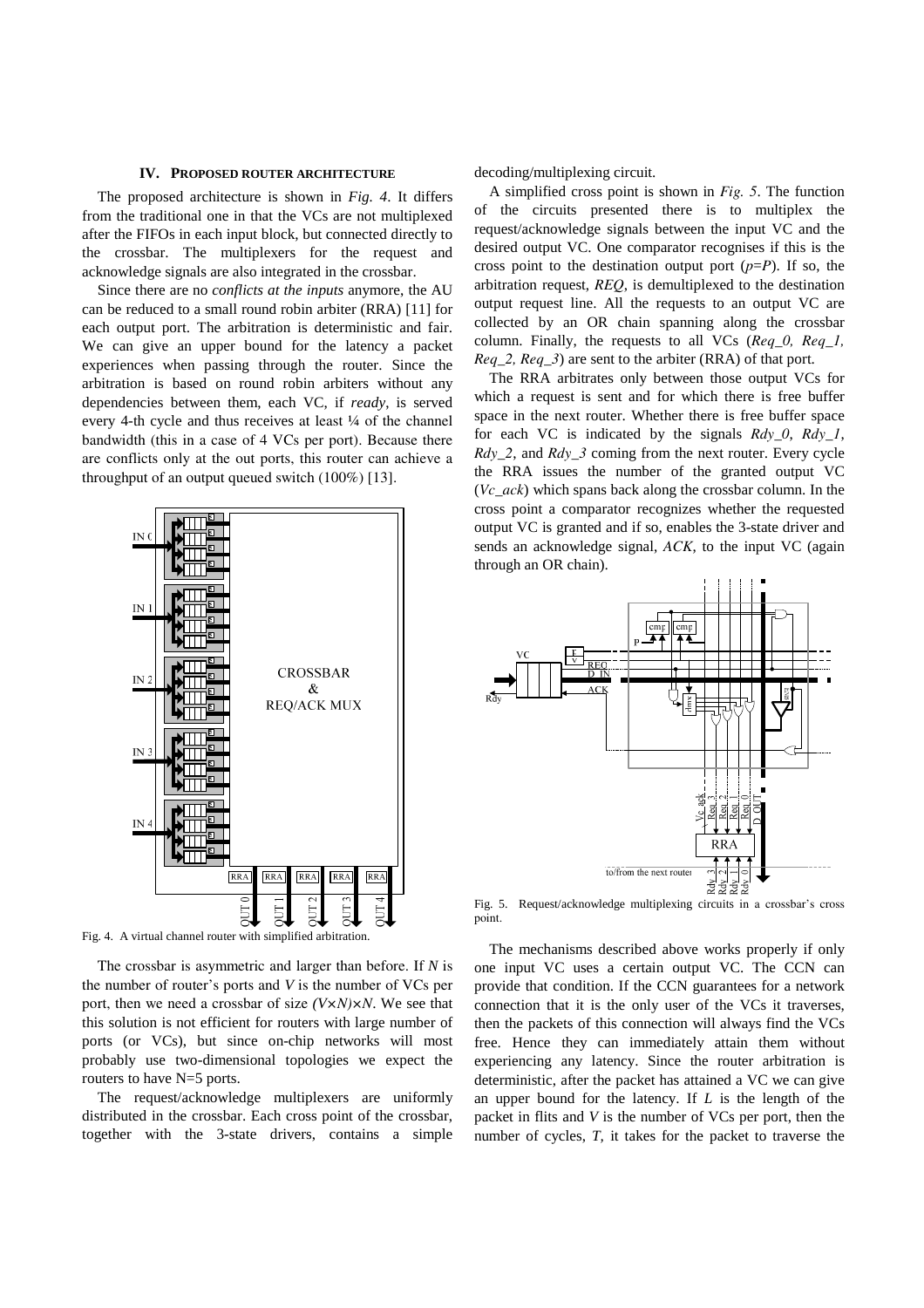router is:  $L \leq T \leq V \times L$ . Thus, we can handle the GT traffic

When the CCN allows a VC to be shared between several connections, a packet of such a connection may find the VC busy and experience nondeterministic latency before attain it (this latency can be estimated only statistically). Thus no guarantees can be given for such connection and they can only be used for BE traffic.

In a case of a shared VC we have to arbitrate between all the input VCs willing to use the same output VC at a time and to allow only one of them to attain it. The arbitration takes place when an input VC goes from *Idle* to *Busy* state, or in other words when a new packet arrives. From that moment the VC starts competing for the desired output VC until attains it.

For implementing this arbitration in each cross point we add the circuits shown in *Fig. 6*. For each input VC there are two new signals: *hold* and *vcb* (VC is busy). The *vcb* signal shows whether the desired output VC is busy or not. The input VC activates its *hold* signal when attains the desired output VC. In the selected cross point (*p=P*) the *hold* is demultiplexed to the desired VC and collected by an ORchain. The OR-chains produce signals (*Busy\_0, Busy\_1, Busy\_2, and Busy\_3*) showing whether the corresponding output VC is busy or not. In the cross point the respective *Busy* signal is selected by a multiplexer and sent through an OR chain to the input VC as the *vcb* signal.



Fig. 6. Additional multiplexing circuits in a crossbar's cross point

In order to simplify the arbitration circuits we implemented the following solution. Each of the VCs competing for a certain output VC has a unique identifier, *id*, which is provided on a higher system level by the CCN. In the router there is a counter, *cntr*, that counts each clock cycle and which value is distributed to all input VCs. A competing VC attains the desired output VC only if the output VC is not busy (the signal *vcb* is not active) and the current counter value equals the VC's *id.* When attaining an output VC the input VC activates its *hold* signal and thus makes the output VC busy. When the packet finishes, the

input VC goes in i*dle* state and deactivates its *hold* signal, which releases the output VC.

The uniqueness of the *id* guaranties that the arbitration is conflict free. Because the counter counts permanently and independently of the state of the VCs, at the moment of arbitration we find it generally in a random state. This randomness provides fairness of the arbitration.

The stream communications can be handled by representing the stream as a packet of infinite length. This network allows that as it does not put any restrictions on the packet length. To open a stream the source just sends a packet header. To close the stream a tail flit has to be sent. Since VCs used by the stream cannot be shared, the streams always belong to the GT part of the traffic.

### **V. RESULTS**

Below we present the implementation results for two virtual channel routers – the first one with a traditional architecture (*Fig. 2*) and a SLIP arbiter, the second one with the architecture proposed in Section IV (we refer to these two architectures as "Reference architecture" and "Proposed architecture"). Both routers have the same parameters: 5 input ports, 16 bit channels, 4 virtual channels per port, and 4 word buffers depth.

To get an indication about the size and speed difference the routers were synthesized for Xilinx Vitrex-II FPGA and standard 0.5 µm ASIC technologies. For size indication we took the number of utilised CLB slices in the FPGA and the number of utilised gates in the ASIC.

We experimented with two implementations for the FPGA. In the first one OR-chains were used, as it was described in Section IV. In the second one we replaced the OR-chains with 3-state driven lines taking advantage of the fact that the 3-state buffers in Virtex technology are weakly pulled up. Thus we emulated a wired-OR line.

| TABLE I. IMPLEMENTATION RESULTS |                       |                    |                               |                                         |                                           |
|---------------------------------|-----------------------|--------------------|-------------------------------|-----------------------------------------|-------------------------------------------|
|                                 |                       | Units              | Reference<br>architectur<br>e | Proposed<br>architecture<br>/OR chains/ | Proposed<br>architectir<br>$e/3$ -states/ |
| Virtex-I                        | <b>Buffers</b>        | slices<br><b>A</b> | 764                           | 600                                     | 600                                       |
|                                 | Arbiter               |                    | 733                           | 53                                      | 53                                        |
|                                 | Crossbar              |                    | 335                           | 672                                     | 278                                       |
|                                 | Total                 |                    | 1832                          | 1325                                    | 931                                       |
|                                 | $F_{\underline{max}}$ | MHz                | 66                            | 86                                      | 97                                        |
| ASIC <sub>0.5um</sub>           | <b>Buffers</b>        | Gates              | 25467                         | 24718                                   |                                           |
|                                 | Arbiter               |                    | 21719                         | 1043                                    |                                           |
|                                 | Crossbar              |                    | 5782                          | 15198                                   |                                           |
|                                 | Total                 |                    | 52968                         | 40959                                   |                                           |
|                                 | $F_{\underline{max}}$ | MHz                | 68                            | 96                                      |                                           |